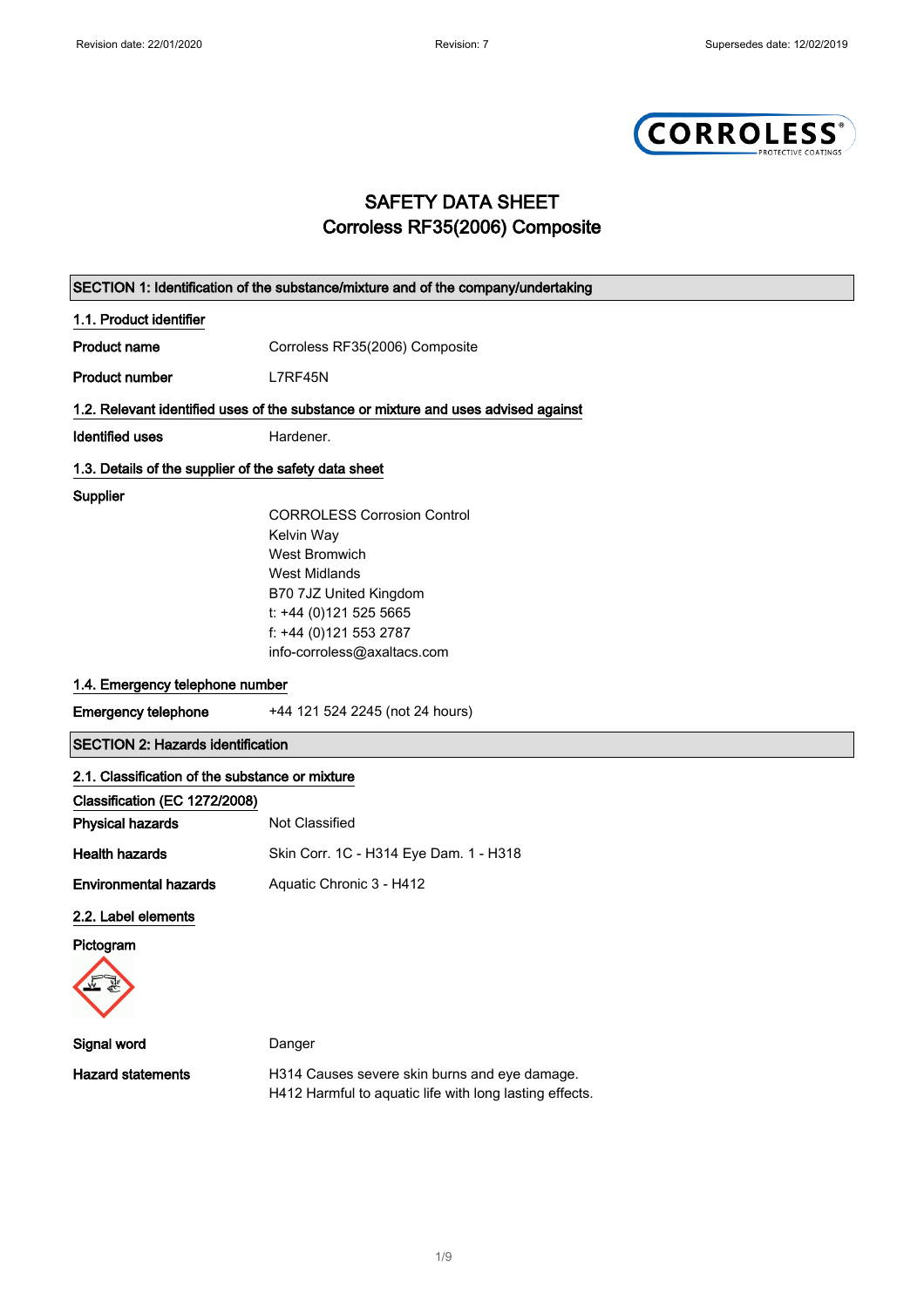| <b>Precautionary statements</b>                   | P201 Obtain special instructions before use.<br>P202 Do not handle until all safety precautions have been read and understood.<br>P260 Do not breathe vapour/ spray.       |                                                                                      |  |
|---------------------------------------------------|----------------------------------------------------------------------------------------------------------------------------------------------------------------------------|--------------------------------------------------------------------------------------|--|
|                                                   | P264 Wash contaminated skin thoroughly after handling.                                                                                                                     |                                                                                      |  |
|                                                   | P272 Contaminated work clothing should not be allowed out of the workplace.                                                                                                |                                                                                      |  |
|                                                   | P273 Avoid release to the environment.                                                                                                                                     |                                                                                      |  |
|                                                   | P280 Wear protective gloves/ protective clothing/ eye protection/ face protection.                                                                                         |                                                                                      |  |
|                                                   | P301+P330+P331 IF SWALLOWED: Rinse mouth. Do NOT induce vomiting.                                                                                                          |                                                                                      |  |
|                                                   |                                                                                                                                                                            | P303+P361+P353 IF ON SKIN (or hair): Take off immediately all contaminated clothing. |  |
|                                                   | Rinse skin with water/ shower.                                                                                                                                             |                                                                                      |  |
|                                                   | P304+P340 IF INHALED: Remove person to fresh air and keep comfortable for breathing.<br>P305+P351+P338 IF IN EYES: Rinse cautiously with water for several minutes. Remove |                                                                                      |  |
|                                                   | contact lenses, if present and easy to do. Continue rinsing.                                                                                                               |                                                                                      |  |
|                                                   | P308+P313 IF exposed or concerned: Get medical advice/ attention.                                                                                                          |                                                                                      |  |
|                                                   | P310 Immediately call a POISON CENTER/ doctor.                                                                                                                             |                                                                                      |  |
|                                                   | P321 Specific treatment (see medical advice on this label).<br>P333+P313 If skin irritation or rash occurs: Get medical advice/ attention.                                 |                                                                                      |  |
|                                                   |                                                                                                                                                                            |                                                                                      |  |
|                                                   | P362+P364 Take off contaminated clothing and wash it before reuse.                                                                                                         |                                                                                      |  |
|                                                   | P363 Wash contaminated clothing before reuse.<br>P391 Collect spillage.                                                                                                    |                                                                                      |  |
|                                                   | P405 Store locked up.                                                                                                                                                      |                                                                                      |  |
|                                                   | P501 Dispose of contents/ container in accordance with national regulations.                                                                                               |                                                                                      |  |
| Contains                                          | Polyoxypropylenediame, 1,3-Cyclohexanedimethanamine, Salicylic acid                                                                                                        |                                                                                      |  |
| 2.3. Other hazards                                |                                                                                                                                                                            |                                                                                      |  |
| SECTION 3: Composition/information on ingredients |                                                                                                                                                                            |                                                                                      |  |
| 3.2. Mixtures                                     |                                                                                                                                                                            |                                                                                      |  |
| Polyoxypropylenediame                             |                                                                                                                                                                            | 30-60%                                                                               |  |
| CAS number: 9046-10-0                             | REACH registration number: 01-                                                                                                                                             |                                                                                      |  |
|                                                   | 2119557899-12-0000                                                                                                                                                         |                                                                                      |  |
|                                                   |                                                                                                                                                                            |                                                                                      |  |
| Classification                                    |                                                                                                                                                                            |                                                                                      |  |
| Skin Corr. 1C - H314                              |                                                                                                                                                                            |                                                                                      |  |
| Eye Dam. 1 - H318                                 |                                                                                                                                                                            |                                                                                      |  |
| Aquatic Chronic 3 - H412                          |                                                                                                                                                                            |                                                                                      |  |
| 1,3-Cyclohexanedimethanamine                      |                                                                                                                                                                            | 5-10%                                                                                |  |
| CAS number: 2579-20-6                             | EC number: 219-941-5                                                                                                                                                       | REACH registration number: 01-                                                       |  |
|                                                   |                                                                                                                                                                            | 2119543741-41-0000                                                                   |  |
| Classification                                    |                                                                                                                                                                            |                                                                                      |  |
| Acute Tox. 4 - H302                               |                                                                                                                                                                            |                                                                                      |  |
| Acute Tox. 4 - H312                               |                                                                                                                                                                            |                                                                                      |  |
| Skin Corr. 1C - H314                              |                                                                                                                                                                            |                                                                                      |  |
|                                                   |                                                                                                                                                                            |                                                                                      |  |
| Eye Dam. 1 - H318                                 |                                                                                                                                                                            |                                                                                      |  |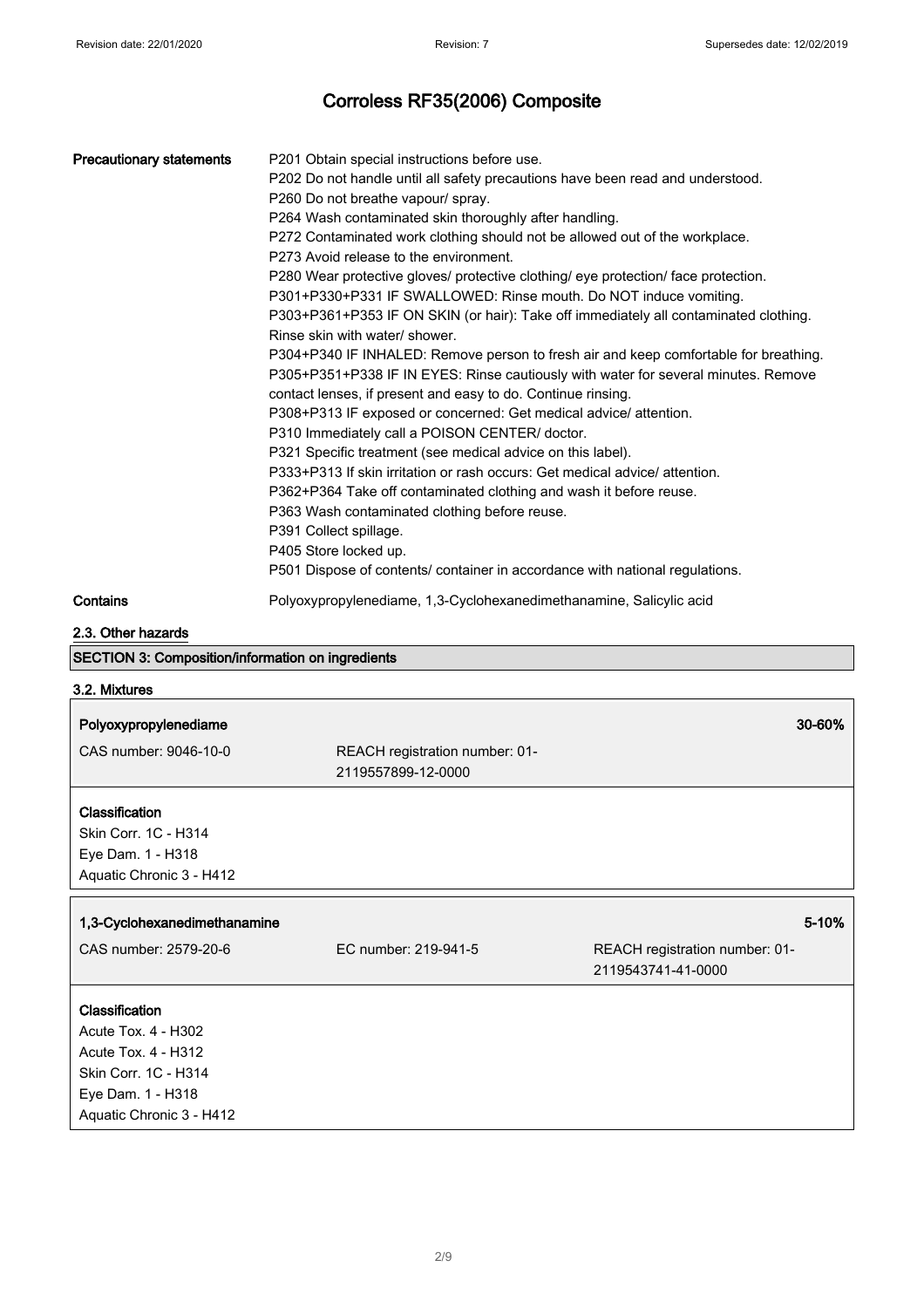| Salicylic acid                                             | $1 - 5%$                                                                                                                                                                                                                                                                                                                        |
|------------------------------------------------------------|---------------------------------------------------------------------------------------------------------------------------------------------------------------------------------------------------------------------------------------------------------------------------------------------------------------------------------|
| CAS number: 69-72-7                                        | REACH registration number: 01-<br>2119486984-17-0000                                                                                                                                                                                                                                                                            |
| Classification<br>Acute Tox. 4 - H302<br>Eye Dam. 1 - H318 |                                                                                                                                                                                                                                                                                                                                 |
|                                                            | The Full Text for all R-Phrases and Hazard Statements are Displayed in Section 16.                                                                                                                                                                                                                                              |
| <b>SECTION 4: First aid measures</b>                       |                                                                                                                                                                                                                                                                                                                                 |
| 4.1. Description of first aid measures                     |                                                                                                                                                                                                                                                                                                                                 |
| <b>General information</b>                                 | If in doubt, get medical attention promptly. Never give anything by mouth to an unconscious<br>person.                                                                                                                                                                                                                          |
| Inhalation                                                 | Move affected person to fresh air at once. If breathing stops, provide artificial respiration.                                                                                                                                                                                                                                  |
| Ingestion                                                  | Get medical attention immediately. Keep affected person warm and at rest. Do not induce<br>vomiting.                                                                                                                                                                                                                            |
| <b>Skin contact</b>                                        | Remove contaminated clothing immediately and wash skin with soap and water. Do not use<br>organic solvents.                                                                                                                                                                                                                     |
| Eye contact                                                | Rinse immediately with plenty of water. Continue to rinse for at least 10 minutes.                                                                                                                                                                                                                                              |
| <b>Protection of first aiders</b>                          | First aid personnel should wear appropriate protective equipment during any rescue. It may<br>be dangerous for first aid personnel to carry out mouth-to-mouth resuscitation. Wash<br>contaminated clothing thoroughly with water before removing it from the affected person, or<br>wear gloves.                               |
|                                                            | 4.2. Most important symptoms and effects, both acute and delayed                                                                                                                                                                                                                                                                |
| Inhalation                                                 | Harmful if inhaled. May cause respiratory irritation. May cause allergy or asthma symptoms or<br>breathing difficulties if inhaled. Prolonged or repeated exposure may cause the following<br>adverse effects: Coughing. May cause nausea, headache, dizziness and intoxication.<br>Delayed, often serious, breathing problems. |
| Ingestion                                                  | Pneumonia may be the result if vomited material containing solvents reaches the lungs. May<br>be fatal if swallowed and enters airways. Ingestion may cause severe irritation of the mouth,<br>the oesophagus and the gastrointestinal tract. May cause stomach pain or vomiting.                                               |
| Skin contact                                               | Causes skin irritation. May cause an allergic skin reaction.                                                                                                                                                                                                                                                                    |
| Eye contact                                                | Causes serious eye irritation. Prolonged or repeated exposure may cause the following<br>adverse effects: Pain or irritation. Profuse watering of the eyes. Redness.                                                                                                                                                            |
|                                                            | 4.3. Indication of any immediate medical attention and special treatment needed                                                                                                                                                                                                                                                 |
| Notes for the doctor                                       | Treat symptomatically.                                                                                                                                                                                                                                                                                                          |
| <b>Specific treatments</b>                                 | No specific chemical antidote is known to be required after exposure to this product.                                                                                                                                                                                                                                           |
| <b>SECTION 5: Firefighting measures</b>                    |                                                                                                                                                                                                                                                                                                                                 |
| 5.1. Extinguishing media                                   |                                                                                                                                                                                                                                                                                                                                 |
| Suitable extinguishing media                               | Extinguish with alcohol-resistant foam, carbon dioxide, dry powder or water fog.                                                                                                                                                                                                                                                |
| Unsuitable extinguishing<br>media                          | Do not use water jet as an extinguisher, as this will spread the fire.                                                                                                                                                                                                                                                          |

## 5.2. Special hazards arising from the substance or mixture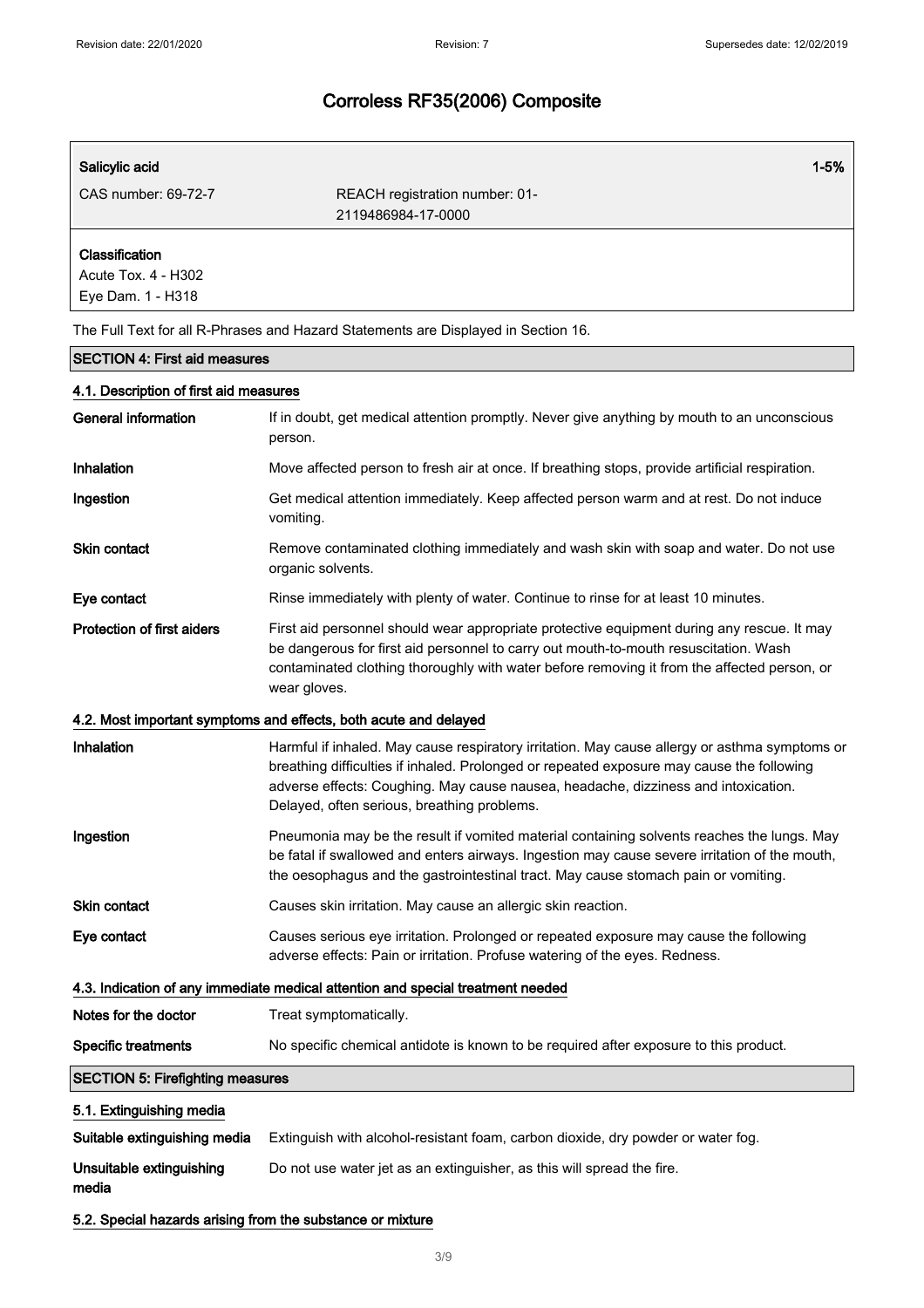| Specific hazards                                 | The product is flammable. Fire-water run-off in sewers may create fire or explosion hazard.<br>Vapours are heavier than air and may spread near ground and travel a considerable distance<br>to a source of ignition and flash back. Control run-off water by containing and keeping it out of<br>sewers and watercourses. |
|--------------------------------------------------|----------------------------------------------------------------------------------------------------------------------------------------------------------------------------------------------------------------------------------------------------------------------------------------------------------------------------|
| Hazardous combustion<br>products                 | Thermal decomposition or combustion products may include the following substances:<br>Carbon dioxide (CO2). Carbon monoxide (CO). Acrid smoke or fumes. Oxides of nitrogen.                                                                                                                                                |
| 5.3. Advice for firefighters                     |                                                                                                                                                                                                                                                                                                                            |
| Protective actions during<br>firefighting        | In case of fire: Evacuate area. No action shall be taken without appropriate training or<br>involving any personal risk. Cool containers exposed to heat with water spray and remove<br>them from the fire area if it can be done without risk.                                                                            |
| Special protective equipment<br>for firefighters | Wear positive-pressure self-contained breathing apparatus (SCBA) and appropriate protective<br>clothing. Firefighter's clothing conforming to European standard EN469 (including helmets,<br>protective boots and gloves) will provide a basic level of protection for chemical incidents.                                 |

### SECTION 6: Accidental release measures

## 6.1. Personal precautions, protective equipment and emergency procedures

|                                        | For non-emergency personnel No action shall be taken without appropriate training or involving any personal risk. Evacuate<br>area. Keep unnecessary and unprotected personnel away from the spillage. Do not touch or<br>walk into spilled material. Eliminate all ignition sources if safe to do so. No smoking, sparks,<br>flames or other sources of ignition near spillage. Do not breathe gas, fume, vapours or spray.<br>Provide adequate ventilation. If ventilation is inadequate, suitable respiratory protection must<br>be worn. Use protective equipment appropriate for surrounding materials.                    |  |  |
|----------------------------------------|---------------------------------------------------------------------------------------------------------------------------------------------------------------------------------------------------------------------------------------------------------------------------------------------------------------------------------------------------------------------------------------------------------------------------------------------------------------------------------------------------------------------------------------------------------------------------------------------------------------------------------|--|--|
| For emergency responders               | Wear protective clothing as described in Section 8 of this safety data sheet.                                                                                                                                                                                                                                                                                                                                                                                                                                                                                                                                                   |  |  |
| 6.2. Environmental precautions         |                                                                                                                                                                                                                                                                                                                                                                                                                                                                                                                                                                                                                                 |  |  |
| <b>Environmental precautions</b>       | Avoid the spillage or runoff entering drains, sewers or watercourses. Inform the relevant<br>authorities if environmental pollution occurs (sewers, waterways, soil or air). Contain spillage<br>with sand, earth or other suitable non-combustible material.                                                                                                                                                                                                                                                                                                                                                                   |  |  |
|                                        | 6.3. Methods and material for containment and cleaning up                                                                                                                                                                                                                                                                                                                                                                                                                                                                                                                                                                       |  |  |
| Methods for cleaning up                | Small Spillages: Stop leak if safe to do so. Move containers from spillage area. Absorb<br>spillage with non-combustible, absorbent material. Place waste in labelled, sealed containers.<br>Large Spillages: Eliminate all ignition sources if safe to do so. Stop leak if safe to do so. Move<br>containers from spillage area. No smoking, sparks, flames or other sources of ignition near<br>spillage. Avoid the spillage or runoff entering drains, sewers or watercourses. Dispose of<br>waste via a licensed waste disposal contractor. The contaminated absorbent may pose the<br>same hazard as the spilled material. |  |  |
| 6.4. Reference to other sections       |                                                                                                                                                                                                                                                                                                                                                                                                                                                                                                                                                                                                                                 |  |  |
| Reference to other sections            | For personal protection, see Section 8. For waste disposal, see Section 13.                                                                                                                                                                                                                                                                                                                                                                                                                                                                                                                                                     |  |  |
| <b>SECTION 7: Handling and storage</b> |                                                                                                                                                                                                                                                                                                                                                                                                                                                                                                                                                                                                                                 |  |  |
| 7.1. Precautions for safe handling     |                                                                                                                                                                                                                                                                                                                                                                                                                                                                                                                                                                                                                                 |  |  |

Note: The information in this section contains generic advise and guidance.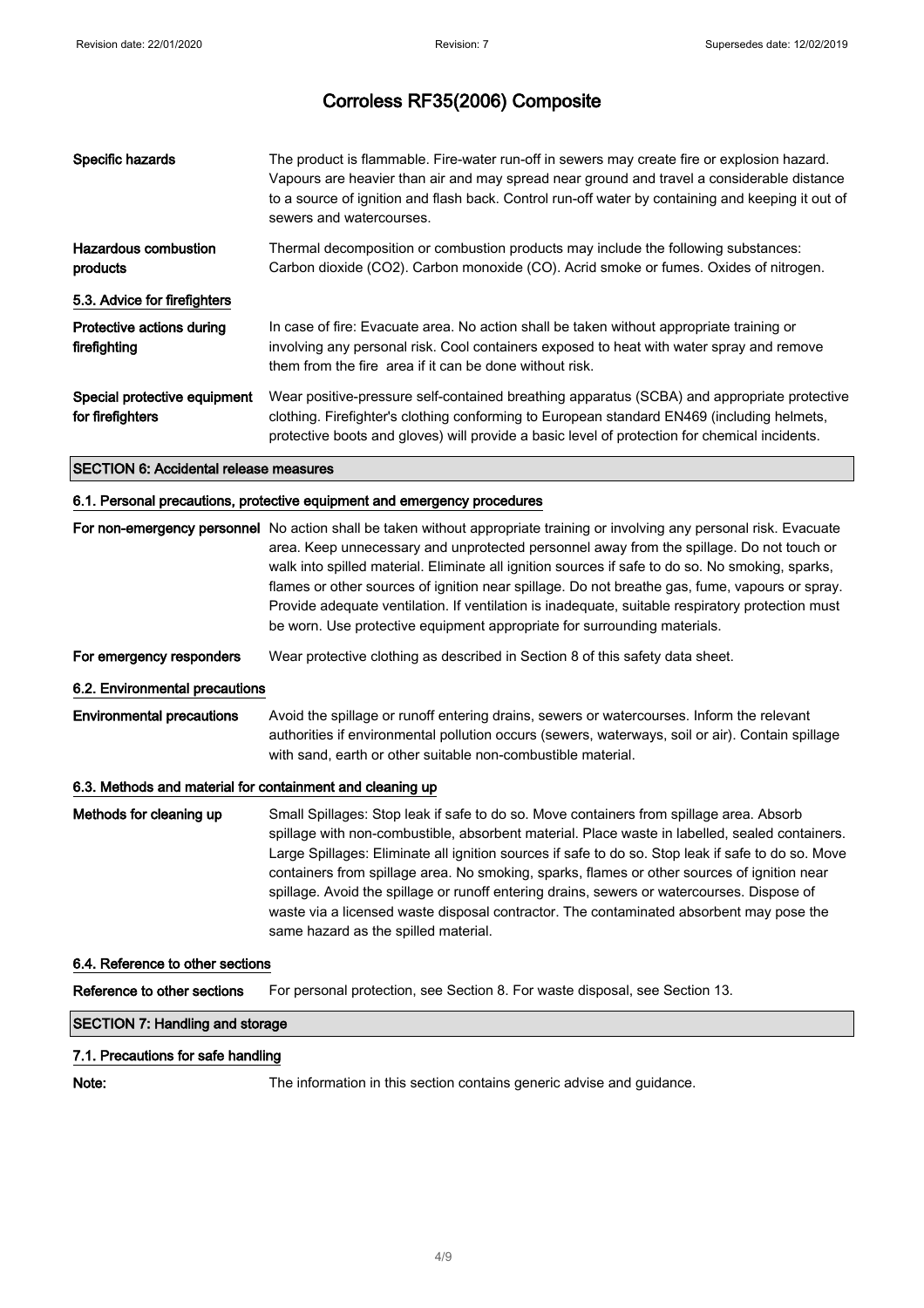| Usage precautions                                                 | For professional users only. Eliminate all sources of ignition. Use only in well-ventilated areas.<br>Wear protective clothing as described in Section 8 of this safety data sheet. Earth container<br>and transfer equipment to eliminate sparks from static electricity. For the greatest protection,<br>clothing should include anti-static overalls, boots and gloves. Use only non-sparking tools.<br>Keep away from heat, sparks and open flame. Avoid inhalation of vapours/spray and contact<br>with skin and eyes. Inhalation of dust during cutting, grinding or sanding operations involving<br>this product may cause irritation of the respiratory tract. Do not empty into drains. |  |
|-------------------------------------------------------------------|--------------------------------------------------------------------------------------------------------------------------------------------------------------------------------------------------------------------------------------------------------------------------------------------------------------------------------------------------------------------------------------------------------------------------------------------------------------------------------------------------------------------------------------------------------------------------------------------------------------------------------------------------------------------------------------------------|--|
| Advice on general<br>occupational hygiene                         | Do not eat, drink or smoke when using this product. Good personal hygiene procedures<br>should be implemented. Wash hands thoroughly after handling. Take off contaminated<br>clothing and wash it before reuse. Remove contaminated clothing and protective equipment<br>before entering eating areas. Change work clothing daily before leaving workplace.                                                                                                                                                                                                                                                                                                                                     |  |
| 7.2. Conditions for safe storage, including any incompatibilities |                                                                                                                                                                                                                                                                                                                                                                                                                                                                                                                                                                                                                                                                                                  |  |
| <b>Storage precautions</b>                                        | Store at temperatures between 5°C and 25°C. Store in accordance with national regulations.<br>Store in tightly-closed, original container. Avoid contact with oxidising agents. Avoid contact<br>with acids and alkalis. Read label before use. Avoid exposure to high temperatures or direct<br>sunlight. Keep away from heat, hot surfaces, sparks, open flames and other ignition sources.<br>No smoking. Keep container tightly sealed when not in use.                                                                                                                                                                                                                                      |  |
| Storage class                                                     | Flammable liquid storage.                                                                                                                                                                                                                                                                                                                                                                                                                                                                                                                                                                                                                                                                        |  |
| 7.3. Specific end use(s)                                          |                                                                                                                                                                                                                                                                                                                                                                                                                                                                                                                                                                                                                                                                                                  |  |
| Specific end use(s)                                               | The identified uses for this product are detailed in Section 1.2.                                                                                                                                                                                                                                                                                                                                                                                                                                                                                                                                                                                                                                |  |
| <b>SECTION 8: Exposure Controls/personal protection</b>           |                                                                                                                                                                                                                                                                                                                                                                                                                                                                                                                                                                                                                                                                                                  |  |
| 8.1. Control parameters                                           |                                                                                                                                                                                                                                                                                                                                                                                                                                                                                                                                                                                                                                                                                                  |  |
| 8.2. Exposure controls                                            |                                                                                                                                                                                                                                                                                                                                                                                                                                                                                                                                                                                                                                                                                                  |  |

## Protective equipment





| Appropriate engineering<br>controls | As this product contains ingredients with exposure limits, process enclosures, local exhaust<br>ventilation or other engineering controls should be used to keep worker exposure below any<br>statutory or recommended limits, if use generates dust, fumes, gas, vapour or mist. Use<br>explosion-proof ventilating equipment.                                                                                                                                              |
|-------------------------------------|------------------------------------------------------------------------------------------------------------------------------------------------------------------------------------------------------------------------------------------------------------------------------------------------------------------------------------------------------------------------------------------------------------------------------------------------------------------------------|
| Eye/face protection                 | Eyewear complying with an approved standard should be worn if a risk assessment indicates<br>eye contact is possible. Personal protective equipment for eye and face protection should<br>comply with European Standard EN166. Chemical splash goggles or face shield. If inhalation<br>hazards exist, a full-face respirator may be required instead.                                                                                                                       |
| Hand protection                     | To protect hands from chemicals, gloves should comply with European Standard EN374. The<br>most suitable glove should be chosen in consultation with the glove supplier/manufacturer,<br>who can provide information about the breakthrough time of the glove material. Considering<br>the data specified by the glove manufacturer, check during use that the gloves are retaining<br>their protective properties and change them as soon as any deterioration is detected. |
| Other skin and body<br>protection   | Wear appropriate clothing to prevent any possibility of liquid contact and repeated or<br>prolonged vapour contact. Wear suitable protective equipment for prolonged exposure and/or<br>high concentrations of vapours, spray or mist. For the greatest protection, clothing should<br>include anti-static overalls, boots and gloves. Refer to European Standard EN 1149 for<br>information on material and design requirements and test methods.                           |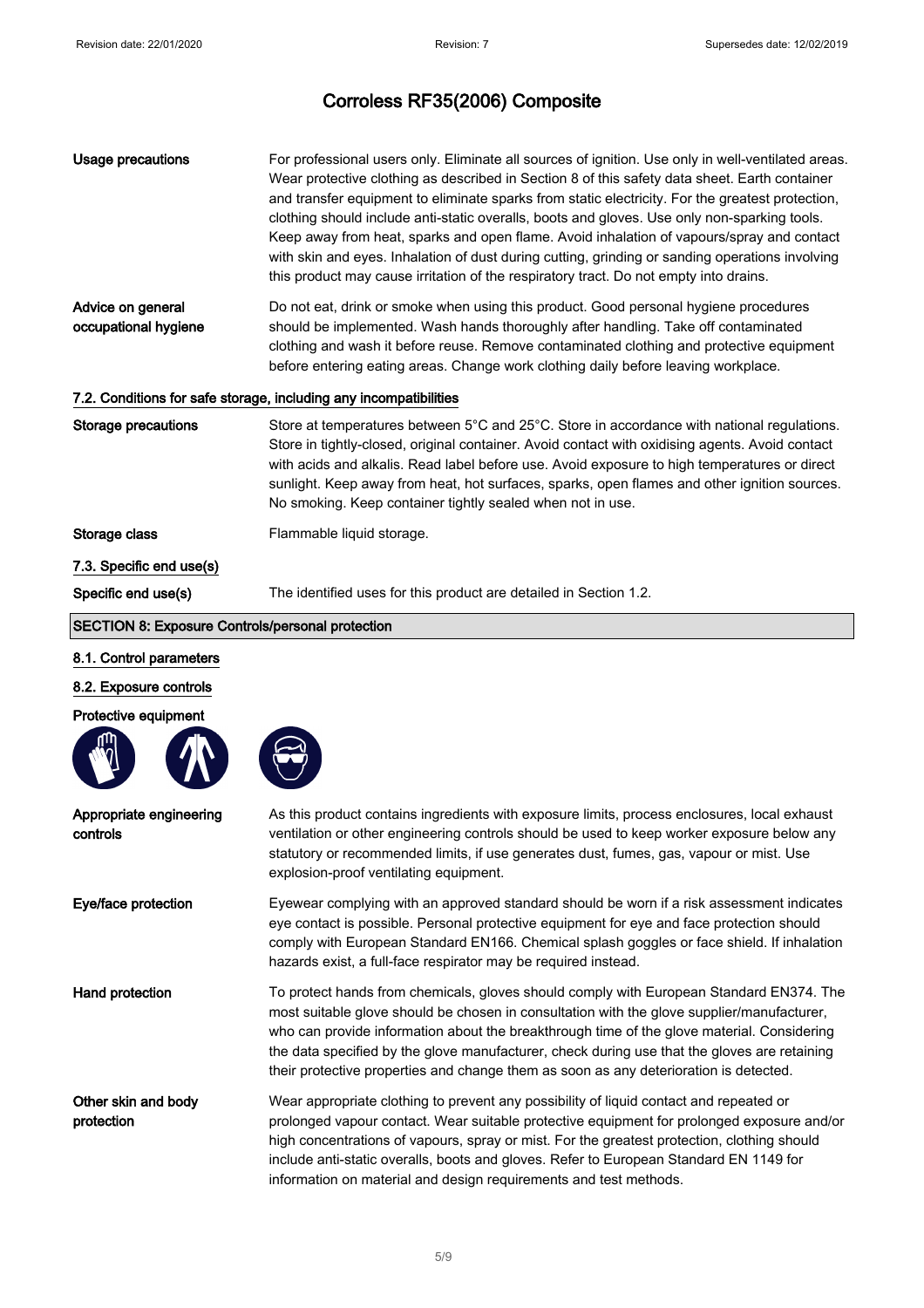| <b>Hygiene measures</b>            | Good personal hygiene procedures should be implemented. Wash hands thoroughly after<br>handling. Wash promptly with soap and water if skin becomes contaminated. Promptly<br>remove any clothing that becomes contaminated. Care should be taken to avoid contact with<br>contaminants when removing contaminated clothing. Remove contaminated clothing and<br>protective equipment before entering eating areas. Use appropriate skin cream to prevent<br>drying of skin. When using do not eat, drink or smoke. |
|------------------------------------|--------------------------------------------------------------------------------------------------------------------------------------------------------------------------------------------------------------------------------------------------------------------------------------------------------------------------------------------------------------------------------------------------------------------------------------------------------------------------------------------------------------------|
| Respiratory protection             | Respirator selection must be based on exposure levels, the hazards of the product and the<br>safe working limits of the selected respirator.                                                                                                                                                                                                                                                                                                                                                                       |
| Environmental exposure<br>controls | Emissions from ventilation or work process equipment should be checked to ensure they<br>comply with the requirements of environmental protection legislation. In some cases, fume<br>scrubbers, filters or engineering modifications to the process equipment will be necessary to<br>reduce emissions to acceptable levels. Keep container tightly sealed when not in use.<br>Residues and empty containers should be taken care of as hazardous waste according to<br>local and national provisions.            |

## SECTION 9: Physical and Chemical Properties

### 9.1. Information on basic physical and chemical properties

| Appearance                                  | Liquid.                                                                                                                                                                                                                       |
|---------------------------------------------|-------------------------------------------------------------------------------------------------------------------------------------------------------------------------------------------------------------------------------|
| Colour                                      | Various colours.                                                                                                                                                                                                              |
| Odour                                       | Characteristic.                                                                                                                                                                                                               |
| <b>Flash point</b>                          | 128°C SCC (Setaflash closed cup).                                                                                                                                                                                             |
| Vapour density                              | Heavier than air.                                                                                                                                                                                                             |
| <b>Relative density</b>                     | $1.00 +/- 0.05$                                                                                                                                                                                                               |
| Solubility(ies)                             | Slightly soluble in water.                                                                                                                                                                                                    |
| <b>Viscosity</b>                            | Kinematic viscosity > 20.5 mm <sup>2</sup> /s.                                                                                                                                                                                |
| 9.2. Other information                      |                                                                                                                                                                                                                               |
| <b>SECTION 10: Stability and reactivity</b> |                                                                                                                                                                                                                               |
| 10.1. Reactivity                            |                                                                                                                                                                                                                               |
| Reactivity                                  | No test data specifically related to reactivity available for this product or its ingredients.                                                                                                                                |
| 10.2. Chemical stability                    |                                                                                                                                                                                                                               |
| <b>Stability</b>                            | Stable at normal ambient temperatures and when used as recommended.                                                                                                                                                           |
| 10.3. Possibility of hazardous reactions    |                                                                                                                                                                                                                               |
| Possibility of hazardous<br>reactions       | Under normal conditions of storage and use, no hazardous reactions will occur.                                                                                                                                                |
| 10.4. Conditions to avoid                   |                                                                                                                                                                                                                               |
| <b>Conditions to avoid</b>                  | Avoid heat, flames and other sources of ignition. Do not pressurise, cut, weld, drill, grind or<br>otherwise expose containers to heat or sources of ignition. Avoid the accumulation of vapours<br>in low or confined areas. |
| 10.5. Incompatible materials                |                                                                                                                                                                                                                               |
| Materials to avoid                          | Avoid contact with the following materials: Oxidising agents.                                                                                                                                                                 |

## 10.6. Hazardous decomposition products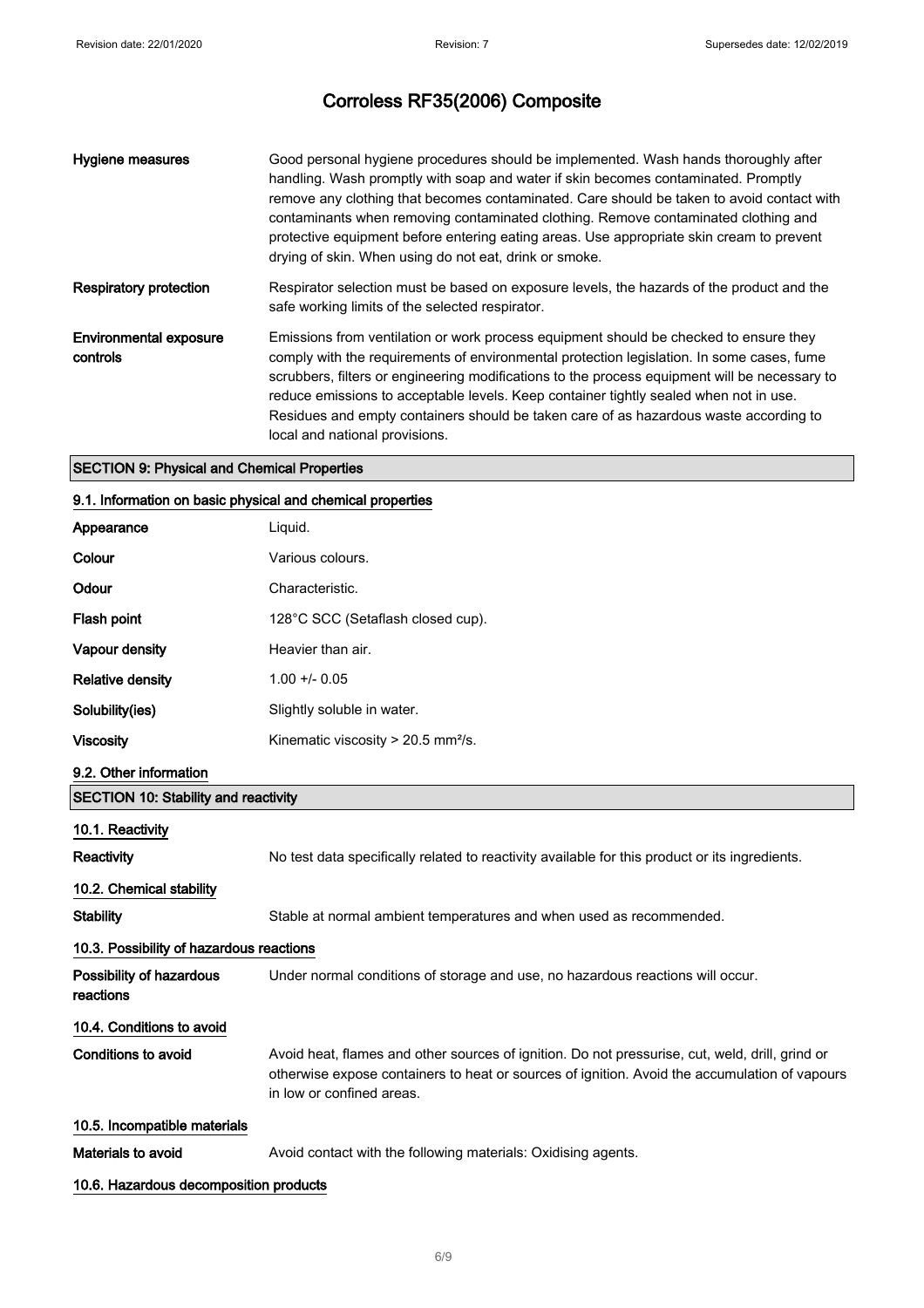Hazardous decomposition products Does not decompose when used and stored as recommended.

| <b>SECTION 11: Toxicological information</b> |                                                                                                                                                                                                                                                                                                                  |  |
|----------------------------------------------|------------------------------------------------------------------------------------------------------------------------------------------------------------------------------------------------------------------------------------------------------------------------------------------------------------------|--|
| 11.1. Information on toxicological effects   |                                                                                                                                                                                                                                                                                                                  |  |
| <b>Toxicological effects</b>                 | No information available.                                                                                                                                                                                                                                                                                        |  |
| Acute toxicity - oral                        |                                                                                                                                                                                                                                                                                                                  |  |
| ATE oral (mg/kg)                             | 5,602.69                                                                                                                                                                                                                                                                                                         |  |
| Acute toxicity - dermal                      |                                                                                                                                                                                                                                                                                                                  |  |
| ATE dermal (mg/kg)                           | 17,266.55                                                                                                                                                                                                                                                                                                        |  |
| <b>SECTION 12: Ecological Information</b>    |                                                                                                                                                                                                                                                                                                                  |  |
| 12.1. Toxicity                               |                                                                                                                                                                                                                                                                                                                  |  |
| 12.2. Persistence and degradability          |                                                                                                                                                                                                                                                                                                                  |  |
| 12.3. Bioaccumulative potential              |                                                                                                                                                                                                                                                                                                                  |  |
| 12.4. Mobility in soil                       |                                                                                                                                                                                                                                                                                                                  |  |
| 12.5. Results of PBT and vPvB assessment     |                                                                                                                                                                                                                                                                                                                  |  |
| 12.6. Other adverse effects                  |                                                                                                                                                                                                                                                                                                                  |  |
| <b>SECTION 13: Disposal considerations</b>   |                                                                                                                                                                                                                                                                                                                  |  |
| 13.1. Waste treatment methods                |                                                                                                                                                                                                                                                                                                                  |  |
| <b>General information</b>                   | Disposal of this product, process solutions, residues and by-products should at all times<br>comply with the requirements of environmental protection and waste disposal legislation and<br>any local authority requirements.                                                                                    |  |
| <b>Disposal methods</b>                      | Residues and empty containers should be taken care of as hazardous waste according to<br>local and national provisions. Do not empty into drains.                                                                                                                                                                |  |
| <b>Waste class</b>                           | 08 01 11 Waste paint and varnish containing organic solvents or other dangerous<br>substances If this product is mixed with other wastes, this code may no longer apply. If mixed<br>with other wastes, the appropriate code should be assigned.<br>For further information, contact your local waste authority. |  |
| <b>SECTION 14: Transport information</b>     |                                                                                                                                                                                                                                                                                                                  |  |
| 14.1. UN number                              |                                                                                                                                                                                                                                                                                                                  |  |
| UN No. (ADR/RID)                             | 2735                                                                                                                                                                                                                                                                                                             |  |
| UN No. (IMDG)                                | 2735                                                                                                                                                                                                                                                                                                             |  |
| UN No. (ICAO)                                | 2735                                                                                                                                                                                                                                                                                                             |  |
| UN No. (ADN)                                 | 2735                                                                                                                                                                                                                                                                                                             |  |
| 14.2. UN proper shipping name                |                                                                                                                                                                                                                                                                                                                  |  |
| Proper shipping name<br>(ADR/RID)            | POLYAMINES, LIQUID, CORROSIVE, N.O.S, (Polyoxypropylenediamine)                                                                                                                                                                                                                                                  |  |
|                                              | Proper shipping name (IMDG) POLYAMINES, LIQUID, CORROSIVE, N.O.S, (Polyoxypropylenediamine)                                                                                                                                                                                                                      |  |
|                                              | Proper shipping name (ICAO) POLYAMINES, LIQUID, CORROSIVE, N.O.S, (Polyoxypropylenediamine)                                                                                                                                                                                                                      |  |
| Proper shipping name (ADN)                   | POLYAMINES, LIQUID, CORROSIVE, N.O.S, (Polyoxypropylenediamine)                                                                                                                                                                                                                                                  |  |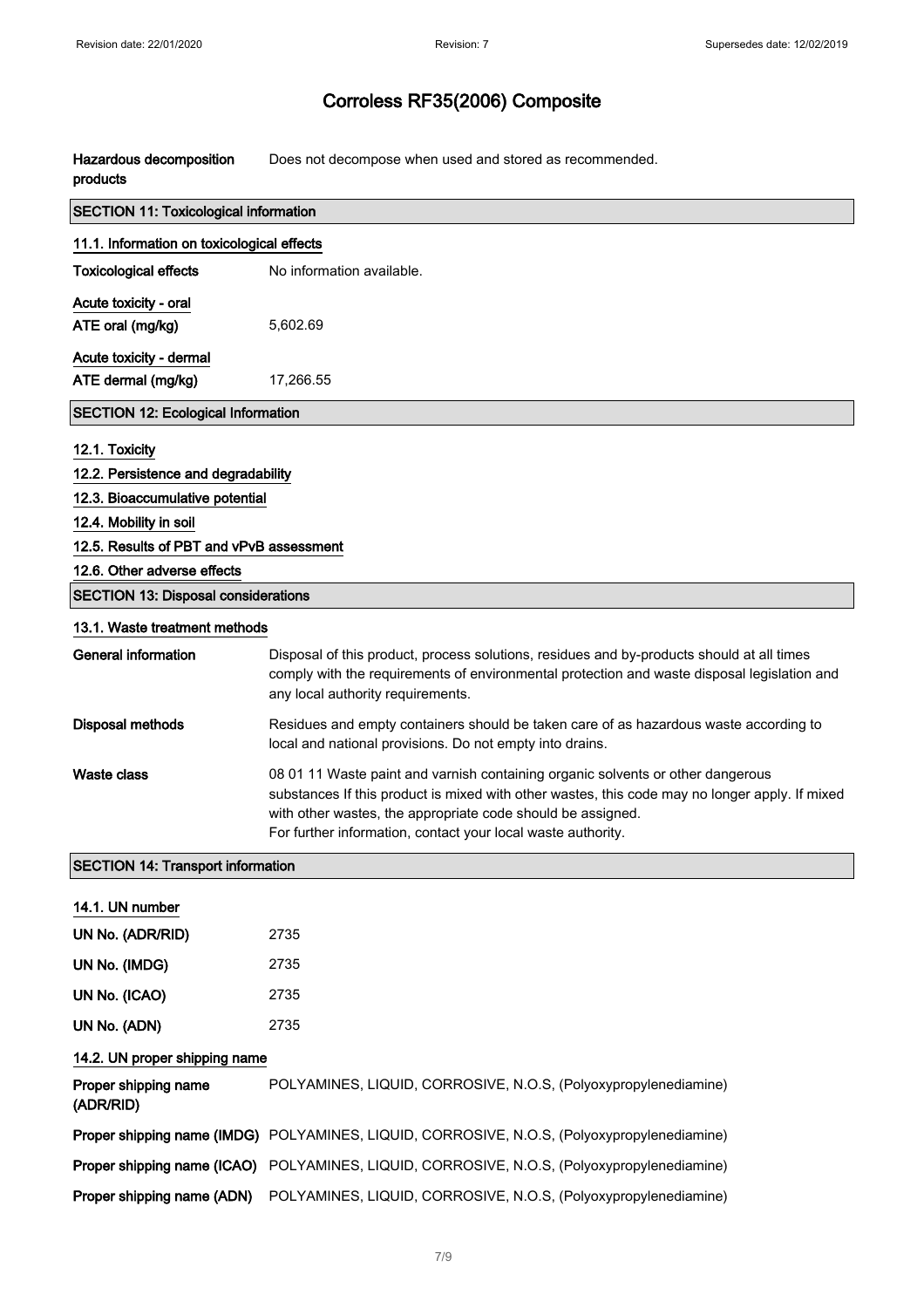### 14.3. Transport hazard class(es)

| <b>ADR/RID class</b>        | 8  |
|-----------------------------|----|
| ADR/RID classification code | C7 |
| <b>ADR/RID label</b>        | 8  |
| <b>IMDG class</b>           | 8  |
| ICAO class/division         | 8  |
| ADN class                   | 8  |
|                             |    |

### Transport labels



| 14.4. Packing group   |   |
|-----------------------|---|
| ADR/RID packing group | Ш |
| IMDG packing group    | Ш |
| ADN packing group     | Ш |
| ICAO packing group    | Ш |
|                       |   |

### 14.5. Environmental hazards

Environmentally hazardous substance/marine pollutant



#### 14.6. Special precautions for user

| EmS                                              | $F-A, S-B$ |
|--------------------------------------------------|------------|
| ADR transport category                           | 3          |
| <b>Emergency Action Code</b>                     | 2X         |
| <b>Hazard Identification Number</b><br>(ADR/RID) | 80         |
| <b>Tunnel restriction code</b>                   | (E)        |

## 14.7. Transport in bulk according to Annex II of MARPOL and the IBC Code

SECTION 15: Regulatory information

#### 15.1. Safety, health and environmental regulations/legislation specific for the substance or mixture

| EU legislation                                                   | Regulation (EC) No 1907/2006 of the European Parliament and of the Council of 18<br>December 2006 concerning the Registration, Evaluation, Authorisation and Restriction of<br>Chemicals (REACH) (as amended). |
|------------------------------------------------------------------|----------------------------------------------------------------------------------------------------------------------------------------------------------------------------------------------------------------|
| <b>Health and environmental</b><br>listings                      | None of the ingredients are listed.                                                                                                                                                                            |
| <b>Authorisations (Title VII</b><br><b>Regulation 1907/2006)</b> | No specific authorisations are known for this product.                                                                                                                                                         |
| <b>Restrictions (Title VIII</b><br><b>Regulation 1907/2006)</b>  | No specific restrictions on use are known for this product.                                                                                                                                                    |